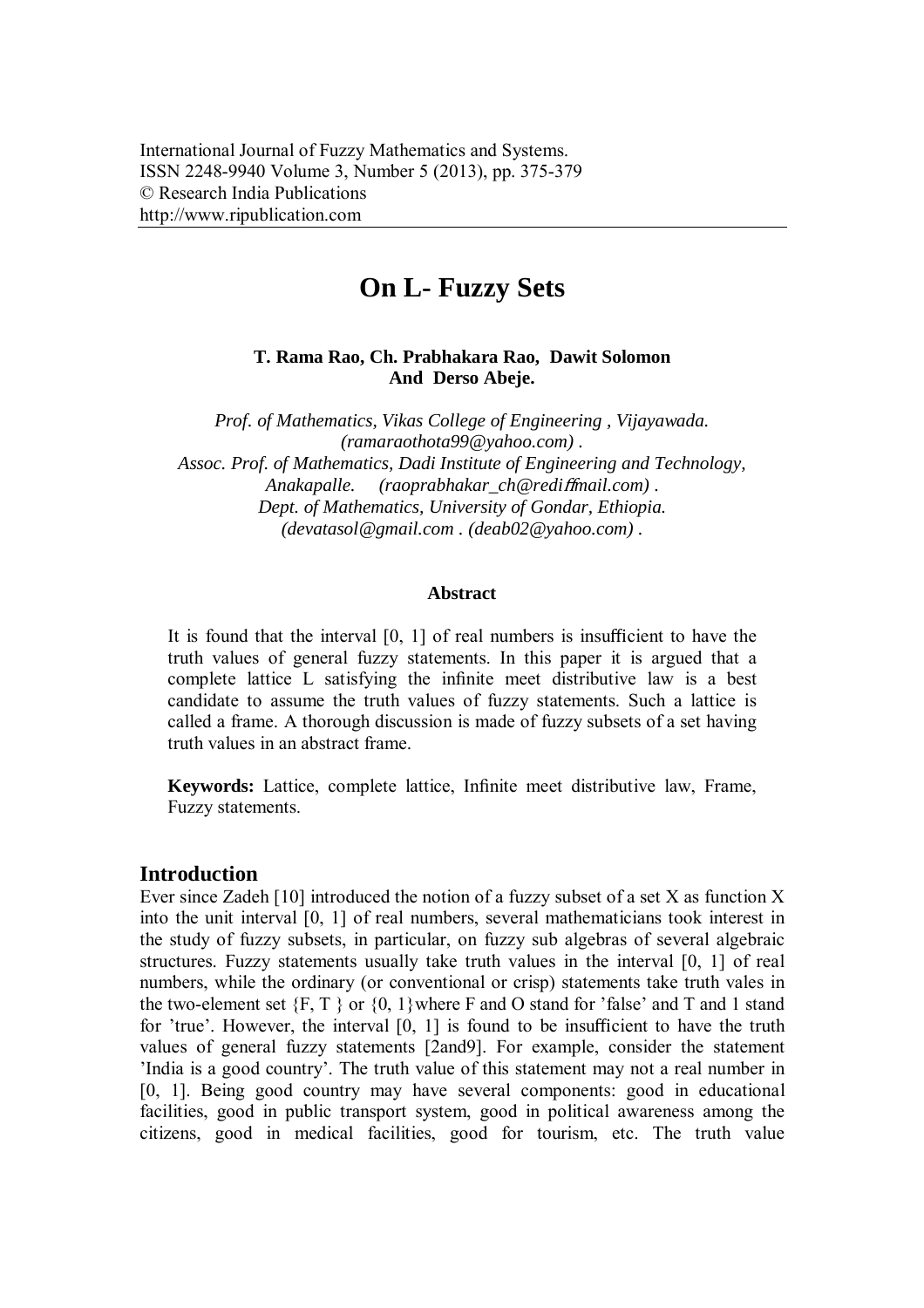corresponding to each component may be a real number in [0, 1]. In n is the number of such components under consideration, then the truth value of the above fuzzy statement is a n-tuple of real numbers in [0, 1]; that is, an element of  $[0, 1]$ <sup>n</sup>. If C is the collection of all countries on this earth and G is the collection of good countries, the G is not a subset of C, but it is a fuzzy subset of C, since 'being good' is fuzzy. That is, G can be considered as a function of C into a set like  $[0, 1]$ <sup>n</sup>, for a positive integer n. Such a G is called an L-fuzzy subset of C where  $L = [0, 1]^n$ .

 The usual ordering of real numbers makes [0, 1] as a totally ordered set But [0, 1]<sup>n</sup> is not a totally ordered set when  $n > 1$ , under the usual coordinate-wise ordering. However,  $[0, 1]$ <sup>n</sup> satisfies certain rich lattice theoretic properties such as the infinite meet distributivity, namely a  $\Lambda$  (supX) = sup $\{a \land x \mid x \in X\}$  for any element a and any subset X. This distributivity satisfies almost all the major requirements to develop the theory of general fuzzy subsets.

#### **PRELIMINARIES**

We briefly recall certain elementary concepts and notations from the theory of partially ordered sets and lattices [1]. A binary relation  $\leq$  on a set X is called a partial order on X if it is reflexive, transitive and anti-symmetric. A pair  $(X, \le)$  is called a partially ordered set or, simply, poset if X is a nonempty set and  $\leq$  is a partial order on X. A poset  $(X, \leq)$  is called a lattice (complete lattice) if every nonempty finite subset (respectively, every arbitrary subset) of X has greatest lower bound and least upper bound in X which are respectively called infimum and supremum also; for any subset A of X, we write inf A or glb A or  $\land$  *Aor*  $\land$  *a* for the greatest lower bound (or infimum) of A and supA or lubA or  $\vee$  *Aor*  $\vee$  *a*∈*A* for the least upper bound (or supremum) of A. If  $A = \{a_1, \ldots, a_n\}$ , then we write for the inf A and  $\mu_i$  *or*  $a_1$   $\vee$   $a_2$   $\vee$  ...  $\vee$   $a_n$ *n*  $\bigvee_{i=1}^{\infty} a_i$  *or*  $a_1 \vee a_2 \vee ... \vee a_n$  for the supA.

If (L,  $\leq$ ) is a lattice, then a∧b = inf {a, b} and a∨b = sup{a, b} give two binary operations ∧ and ∨ on L which are both associative, commutative∨ and idempotent and satisfy the absorption laws a  $\wedge$  (a  $\vee$  b) = a = a conversely if  $\wedge$  and  $\vee$  are binary operations on a nonempty set L satisfying all the above properties and if the partial order  $\leq$  on L is defined by  $a \leq b \Longleftrightarrow a = a \land b \ (\Longleftrightarrow a \lor b = b)$ , then  $(L, \leq)$  is a lattice in which a  $\wedge$  b and a  $\vee$  b are respectively the infimum and supremum of  $\{a, b\}$ . An element a in a poset (L,  $\leq$ ) is called the smallest (greatest) element if a  $\leq x$ (respectively  $x \le a$ ) for all  $x \in L$ . The smallest and greatest elements, if they exist, are usually denoted by 0 and 1 respectively. A poset is called bounded if it has both smallest and greatest elements. A complete lattice is necessarily bounded. Logically, the infimum and supremum of the empty subset of a poset, if they exist, are respectively the greatest element and smallest element. A complete lattice  $(L, \leq)$  is called a frame, if it satisfies the infinite meet distributive law; that is, a  $\wedge$  (supX) = sup{a  $\wedge$  x | x  $\in$  X} for all a  $\in$  L and  $X \leq L$ . It is known that a complete lattice (L,  $\leq$ ) is a frame if and only if, for any a and  $b \in L$ , there exist a largest element, denoted by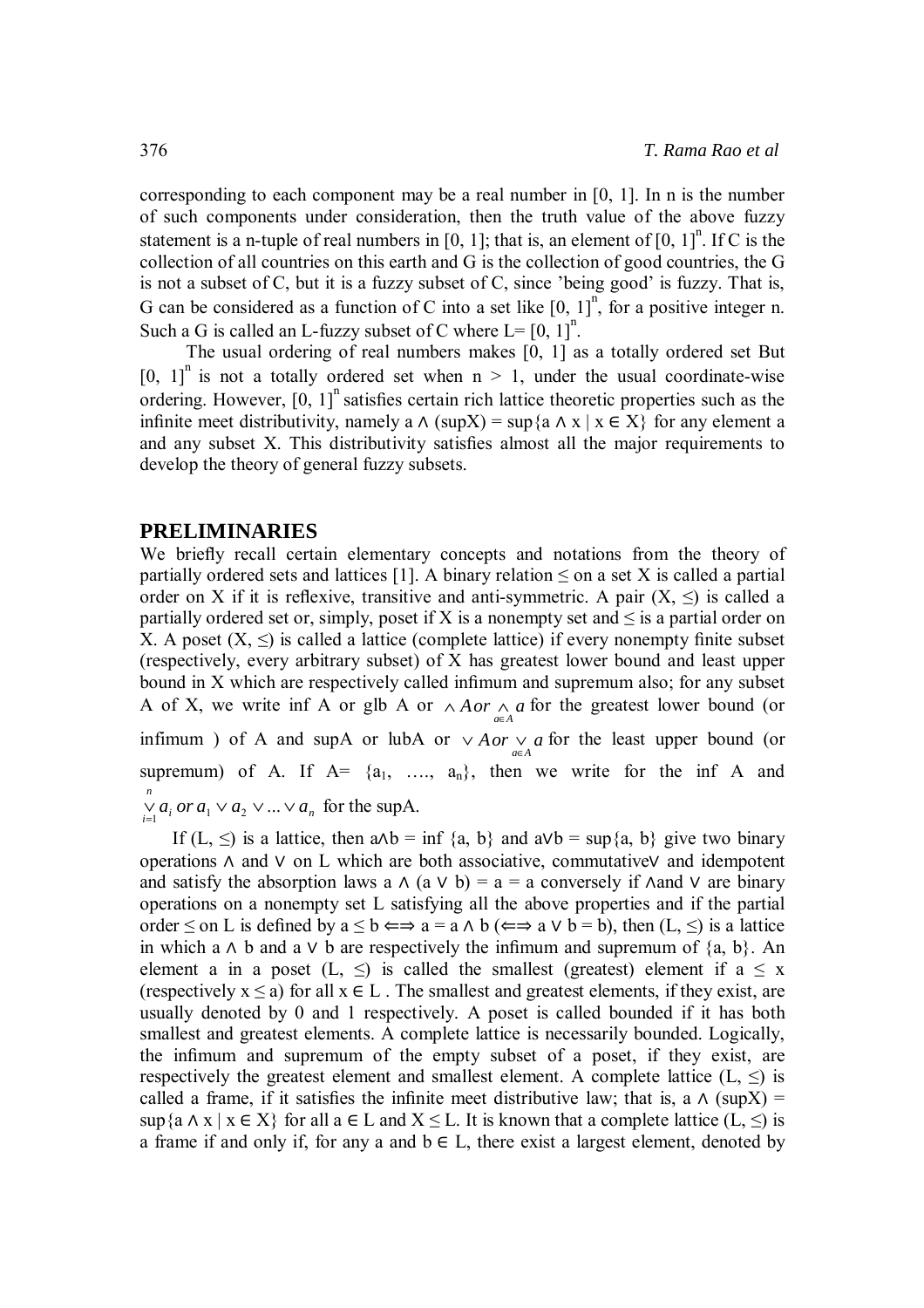$a \rightarrow b$ , in L such that  $x \land a \leq b \Leftrightarrow x \leq a \rightarrow b$  for all  $x \in L[9]$ . A poset  $(P, \leq)$  is called a totally ordered set if, for any a and  $b \in P$ , either  $a \leq b$  or  $b \leq a$ . A subset C of a poset  $(P, \leq)$  is called a chain in P if  $(C, \leq)$  is totally ordered.

# **L-FUZZY SUBSETS OF A SET**

It is well known that if A is an algebraic structure and X is any nonempty set  $X$ , then the set  $A^X$  of all mappings of X into A can be made as an algebraic structure of the same type as A by defining the fundamental as an algebraic structure of the same type as A by defining the fundamental type as A by defining the fundamental operationally definable algebra (like a group or a ring or a module or a lattice), the  $A^X$  is an algebra belonging to the variety generated by A. In particular, if 2 is the two element lattice  ${0, 1}$  with  $0 < 1$ , then  $2^X$  is a Boolean algebra for any nonempty set X, since 2 is a Boolean algebra. Also, recall that  $2^X$  is isomorphic to the Boolean algebra  $P(X)$  of all subsets of X, under the mapping which maps any  $A \subseteq X$  with its characteristic map  $\gamma_A$ defined by  $\chi_A(x) = 1$  or 0 according as x is in A or not in A. Therefore, the usual (or crisp) subsets of X can be identified with mappings of X into 2. With this background, we define the following.

**Definition 3.1.** Let X be a nonempty set and  $L = (L, \leq)$  be a frame. Any mapping of X into L is called an L-fuzzy subset of X. The set of all L-fuzzy subsets of X is denoted by  $FS<sub>L</sub>(X)$ .

 Since L is a complete lattice, it has smallest element 0 and greatest element 1 and hence 2 can be treated as a subset of L. This facilitates us to treat the usual subsets of X as L- fuzzy subsets of X. For the sake of distinguishing the subsets of X from the Lfuzzy subsets of  $X$ , the subsets of  $X$  are usually called the crisp subsets of  $X$ . The lattice structure on L can be extended to  $FS_L(X) (= L^X)$  as given below.

**Definition 3.2.** For any L-fuzzy subsets A and B of X, define  $A \leq B$  if and only if  $A(x) \leq B(x)$  for all  $x \in X$ . Clearly  $\leq$  is a partial order on  $FS<sub>L</sub>(X)$ . Also, for any crisp subsets S and T of X, we have  $\chi S \leq \chi T \Leftrightarrow S \subseteq T$ .

The following is an easy verification.

**Theorem 3.3.** (FS<sub>L</sub>(X),  $\leq$ ) is a frame in which, for any  $\{A_i\}_{i\in I}$ , the infimum and supremum of  ${A_i}$ <sub>i $\in$ I</sub> are respectively given by

 $(\inf_{i \in I} \{A_i\}(x)) = \inf_{i \in I} A_i(x)$  and  $(\sup_{i \in I} \{A_i\})(x) = \sup_{i \in I} A_i(x)$ ,  $=$  sup  $A_i(x)$ , for any  $x \in X$ .

Also, for any A and B in  $FS_L(X)$ ,  $(A \rightarrow B)(x) = A(x) \rightarrow B(x)$  for all  $x \in X$ .

**Definition 3.4.** For any L- fuzzy subset A of X and for any  $\alpha \in L$ , define  $A_{\alpha} = A^{-1}([\alpha, 1]) = \{x \in X : \alpha \leq A(x)\}\.$  Then A $\alpha$  is called the  $\alpha$  - cut of A.

The following is a straight forward verification.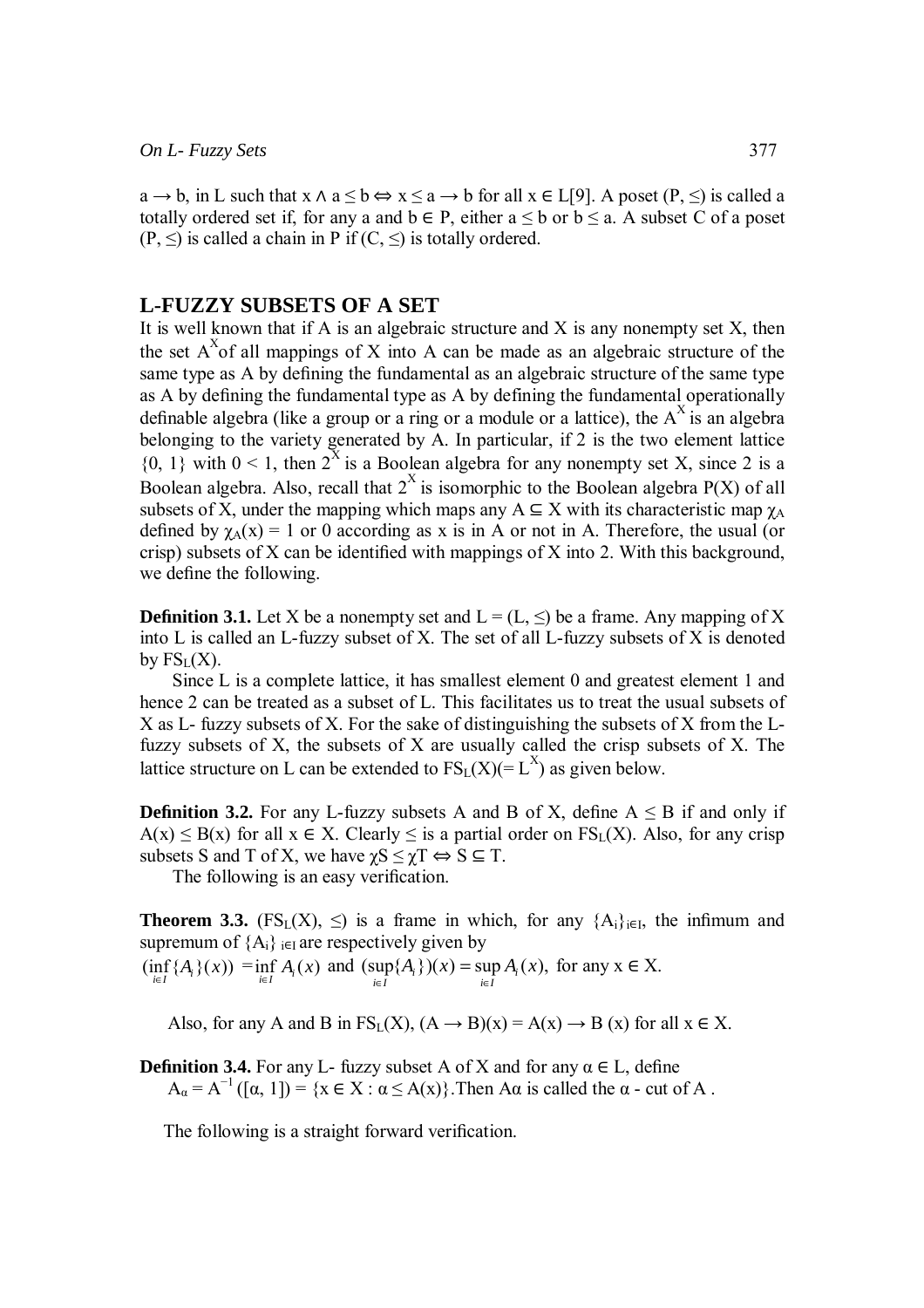**Theorem 3.5.** (1) For any A,  $B \in FS_L(X)$ ,  $A \leq B \Leftrightarrow A_\alpha \subseteq B_\alpha$  for all  $\alpha \in L$ (2) For any  $\{A_i\}$   $\in$   $\Gamma S_L(X)$  and  $A = \bigwedge_{i \in I} A_i$ ,  $A_\alpha = \bigcap_{i \in I} A_{i\alpha}$  for all  $\alpha \in L$ .

Even though the  $\alpha$ -cut of the infimum of  $A_i$ 's is simply the set intersection of the α-cuts of Ai's, the α-cut of the supremum of Ai's may not be the set union of the αcuts of  $A_i$ 's. However the  $\alpha$ -cuts of  $\bigvee_{i \in I} A_i$  can be can be expressed in terms of the  $\alpha$ cuts of Ai's. First, let us recall that, for any  $\alpha \in L$  and  $M \subseteq L$ , M is said to be a cover of  $\alpha$  (or  $\alpha$  is said to be covered by M) if  $\alpha \leq \text{supM}$ . The following can be easily proved.

**Theorem 3.6.** Let  ${A_i}_{i \in I}$  be a nonempty class of L-fuzzy subsets of a set X and A =  $\cup A_i$ , Then the  $\alpha$ -cut of A is given by  $A_\alpha = \bigcup \{ \bigcap (\bigcup A_{i\beta})/M \text{ is a cov }er \text{ of } \alpha \}$ β  $A_{\alpha} = \bigcup \{ \bigcap (\bigcup A_{i\beta}) / M \text{ is a cov } er \text{ of } \}$  $\bigcup \{ \bigcap_{\beta \in M} (\bigcup_{i \in I} A_i)$ ∈ $\overline{M}$ <sup>i∈</sup>  $=\bigcup\{\bigcap(\bigcup A_{i\beta})/M$  is a cover of  $\alpha\}$  For

any L-fuzzy subset A of X,  $\{A\alpha \mid \alpha \in L\}$  is a class of crisp subsets of X such that  $\bigcap_{\alpha \in M} A_{\alpha} = A_{\text{supM}}$  for all  $M \subseteq L$ .

The converse of this is also true, in the following sense.

**Theorem 3.7.** For any class  $\{S\alpha / \alpha \in L\}$  of crisp subsets of X such that  $\alpha \in M$ S $\alpha$  = SsupM for all M  $\subseteq$  L, there exists a unique L-fuzzy subset A of X whose  $\alpha$ -cut is precisely S $\alpha$  for all  $\alpha \in L$ .

 The following is an useful tool in working with L-fuzzy subsets or crisp subsets of a set X. A class {Ai }<sub>i∈I</sub> of L-fuzzy subsets of X is said to be directed above if, for any i and j ∈ I, there exists k ∈ I such that  $Ai \le A_k$  and  $A_i \le A_k$ .

**Theorem 3.8.** Let  ${Ai}_{i \in I}$  be a directed above class of L- fuzzy subsets of a set X and  $x_1, x_2, ..., x_n \in X$ , then

$$
\bigwedge_{i=1}^n (\bigvee_{i\in I} A_i(x_r)) = \bigvee_{i\in I} (\bigwedge_{r=1}^n A_i(x_r))
$$

**Proof.** Let  $\alpha$  and  $\beta$  denote respectively the left side and right side of the above required equation. It is clear that  $β ≤ α$ . Also, by the infinite meet distributivity in L, we have  $\alpha = \bigvee_{i_1, i_2, \dots, i_n \in I} (A_{i_1}(x_{1}) \wedge A_{i_2}(x_2) \wedge ... \wedge A_{i_n}(x_n))$  $i_n \in I$  $\alpha = \bigvee_{i_1, i_2, \dots, i_n \in I} (A_{i_1}(x_{1}) \wedge A_{i_2}(x_2) \wedge ... \wedge A_{i_n}(x_n)) \dots (*)$ 

Now, for any i<sub>1</sub>, i<sub>2</sub>, ..., i<sub>n</sub>  $\in$  I, there exists j  $\in$  I such that Air  $\leq$  Aj for all  $1 \leq r \leq n$ and hence  $A_{i1}(x_1) \wedge A_{i2}(x_2) \wedge ... \wedge A_{in}(x_n) \le A_j(x_1) \wedge A_j(x_2) \wedge ... \wedge A_j(x_n) \le \beta$ .

From this and (\*) above, we get that  $\alpha \leq \beta$ . Thus  $\alpha = \beta$ .

For any  $\alpha \in L$ , the L-fuzzy subset A of X defined by  $A(x) = \alpha$  for all  $x \in X$  is called a constant L-fuzzy subset of X and is denoted by  $\alpha$ .

Note that  $0 (= \chi \Phi)$  and T  $(= \chi_X)$  are respectively the smallest and greatest elements in FS<sub>L</sub>(X). For any  $\alpha \in L$  and a crisp subset Y of X, we define  $\alpha_Y: X \to L$  by ∈

 $\alpha_Y(x) = \begin{cases} 1, & \text{if } x \in Y \\ \alpha, & \text{if } x \notin Y. \end{cases}$ ∉ α